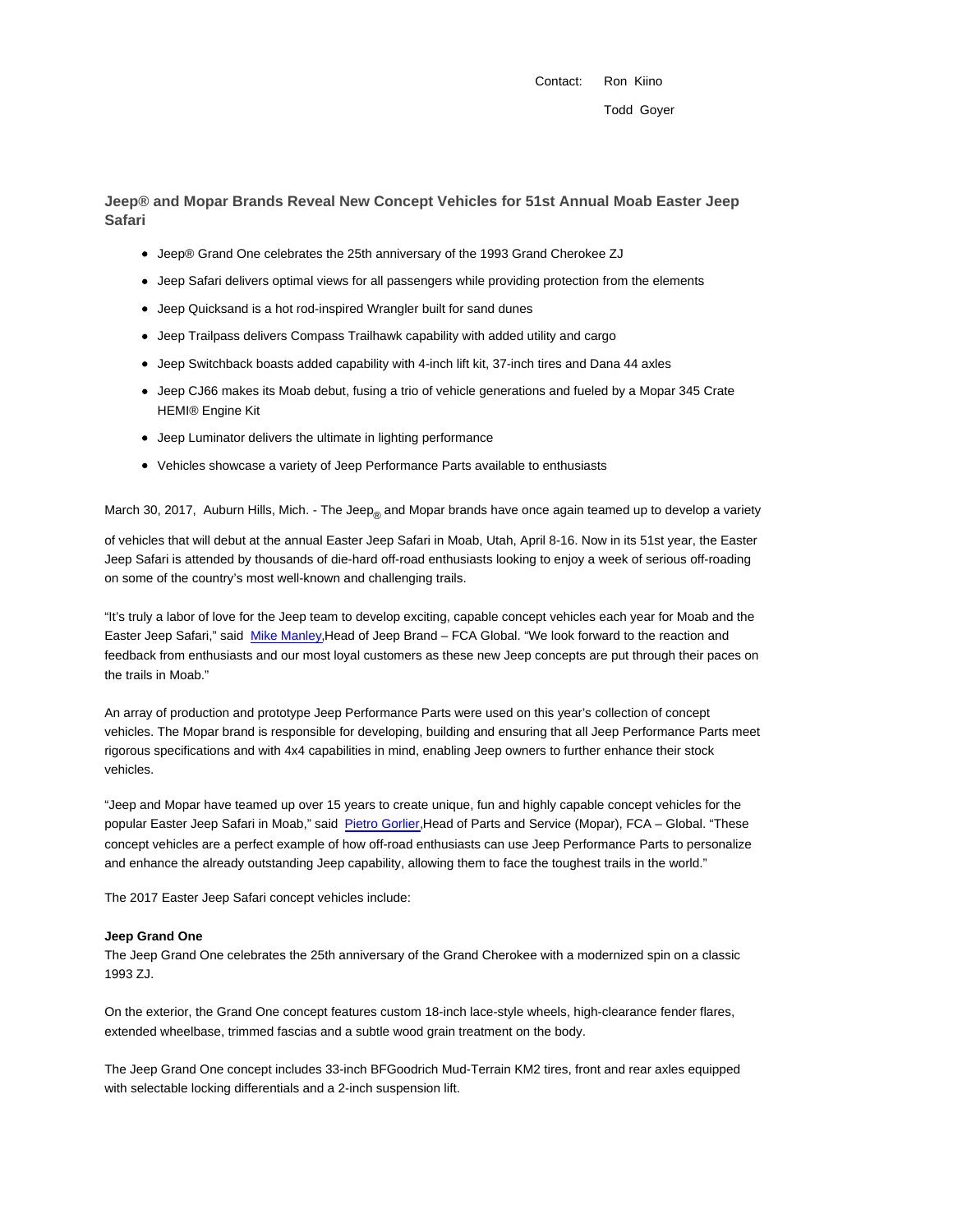Inside, the interior continues the celebration of the original Grand Cherokee with '90s-inspired materials and touches, a durable bed liner applied to replace the carpet and accessorized with an old-school car phone.

The Grand One is powered by a 5.2-liter V-8 engine, mated to a four-speed automatic transmission.

### **Jeep Safari**

The family-focused Jeep Safari concept is all about bringing the outdoors in while keeping the doors and roof on, with a special emphasis on giving the backseat passengers a great view.

This high-tech, Wrangler-based concept features a translucent hard-top roof panel, two-level aluminum cargo rack with incorporated drone, a raked windshield, boatsided rocker panels, LED headlamps, and custom LED tail lamps and parking/turn lamps.

The Safari's unique "windoors," made of lightweight aluminum and clear vinyl, are hinged so that they open like a cabinet, making the entrance to the vehicle particularly unique. The doors feature zipper openings to let in fresh air.

Inside, the two rear bucket seats are rotated outboard, making it easier for rear seat occupants to view out the side of the Safari. The custom interior includes an instrument panel-mounted iPad, adding to the high-tech vibe.

Jeep Performance Parts featured on the Safari include a front and rear Dana 44 axle equipped with selectable differential lockers and 2-inch lift. Overall body length has been reduced to make the Safari more nimble on the trails.

The Jeep Safari also includes 35-inch BFGoodrich Mud-Terrain KM2 tires on custom 18-inch wheels, custom fulllength skid plates, steel front and rear bumpers, integrated on-board air system, upgraded brakes and unique cold air intake.

The Jeep Safari is powered by the 3.6-liter Pentastar V-6 engine and is mated to a five-speed automatic transmission.

#### **Jeep Quicksand**

Created for enthusiasts who love the sand life, the Jeep Quicksand is a loud, fast and fun hot rod.

The Quicksand concept is powered by a Mopar 392 Crate HEMI® engine with eight-stack injection, mated to a sixspeed Getrag manual transmission. A "peekaboo" cutout in the hood and gasser-style downturned open headers add to the vintage hot rod feel.

This Wrangler-based concept features a longer wheelbase, with trimmed front and rear body and a chopped hard top and windshield. An open top and open windows allow for full enjoyment of Quicksand's sound and wind-in-your-face freedom.

Inside, the minimalist interior features red accents, two front low-back bucket seats, flat aluminum door panels, tilt-out windshield glass and a chrome roll bar.

While the Quicksand was made for wheeling in sand, its off-road credentials ensure that it is fully capable in any terrain. Its staggered tire setup (a trait never before included on any Jeep concept) features 32-inch BFGoodrich Mud-Terrain KM2 tires in the front and 37-inch BFGoodrich Mud-Terrain KM2 tires in the rear, and coilover shocks, all on 18-inch vintage "kidney bean" alloy wheels.

The Quicksand concept also features a Warn winch concealed in a front-mounted Moon tank. A recovery rope is located in the rear, replacing the traditional drag racer's parachute.

# **Jeep Trailpass**

Based on the all-new Jeep Compass, the Jeep Trailpass concept vehicle takes the Compass Trailhawk a step further for an extreme off-road adventure.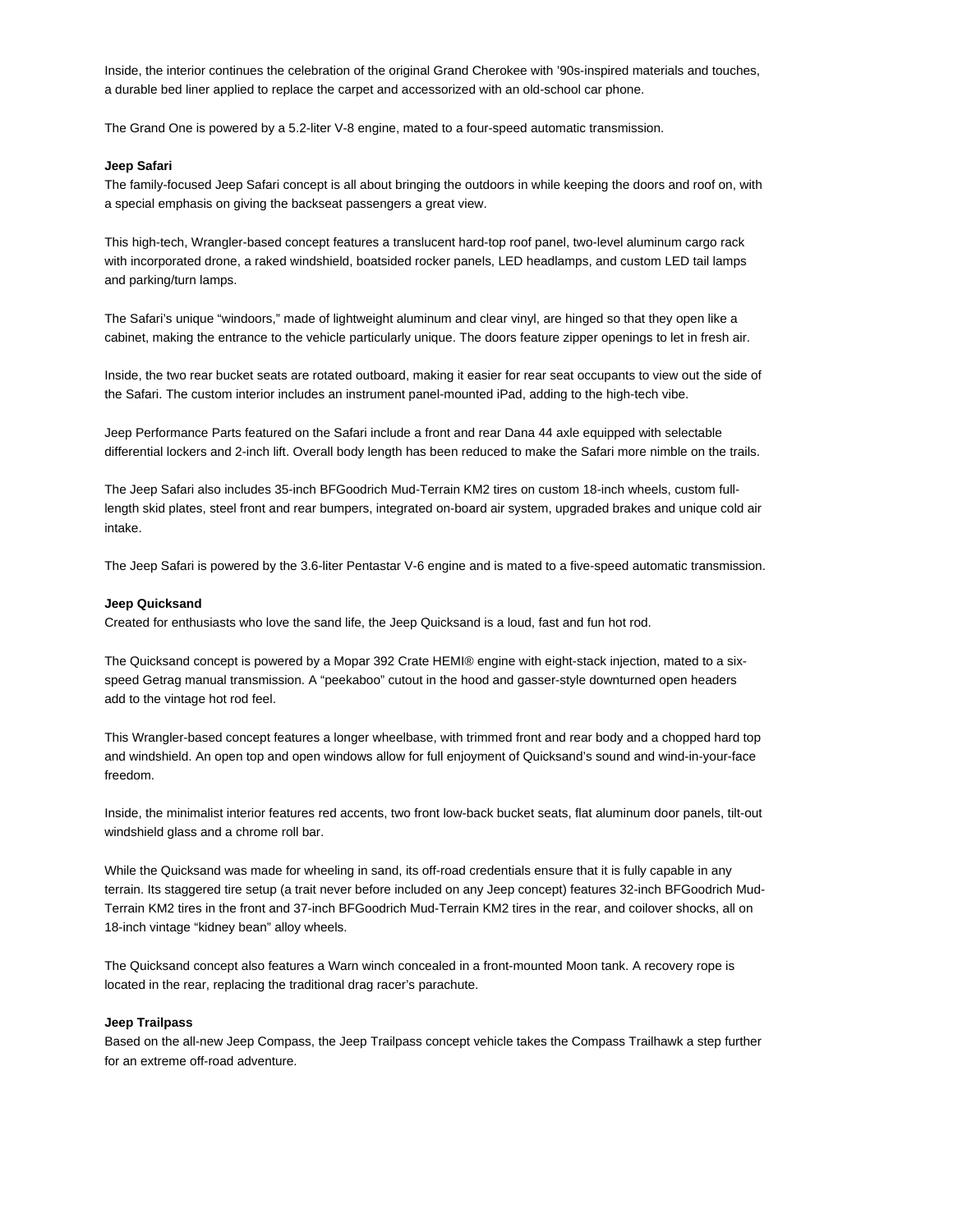A 1.5-inch lift kit and 18-inch wheels with a unique pocket accent on Continental TerrainContact all-terrain tires increase the off-road capabilities of the Jeep Trailpass concept. Jeep Performance Parts featured on the Trailpass include a Jeep roof basket, cross rails and rock rails.

The Trailpass exterior features Gloss Black side mirror caps, a custom hood graphic, side stripes, tinted headlamps and tail lamps, and a Mopar/Thule roof basket with roof bag and traction mats.

Inside, the Jeep Trailpass includes custom Katzkin leather seats and armrest, body-color bezel accents and Jeep Performance Parts all-weather floor mats.

The Jeep Trailpass is powered by the 2.4-liter Tigershark engine and mated to a nine-speed automatic transmission.

# **Jeep Switchback**

The Jeep Switchback concept vehicle is equipped with an assortment of Mopar and Jeep Performance Parts for the ultimate in off-road performance.

Jeep Performance Parts featured on the Switchback include a front and rear Dana 44 axle, a 4-inch lift with Remote Reservoir Fox shocks, heavy-duty cast differential covers, 10th Anniversary steel front and rear bumpers, Rubicon winch, grille, winch guard and cold air intake.

An axle-back exhaust, 17-inch concept wheels and 37-inch BFGoodrich Mud-Terrain KM2 tires increase the off-road capabilities of the Jeep Switchback.

The Switchback exterior features a concept hood and half doors, topped off with a concept "Safari" hard top and roof rack system. The Switchback's exterior also includes Jeep Performance Parts high-top fender flares, Mopar black fuel door and tail lamp guards, and Jeep Performance Parts swing gate hinge reinforcement and oversized spare tire carrier.

The Switchback's advanced lighting systems ensure superior visibility in any trail conditions, with a concept LED offroad windshield light bar, concept LED off-road A-pillar lamps, LED tail lamps, and Jeep Performance Parts LED headlamps and fog lamps.

The Jeep Switchback's interior features Katzkin leather seats, body-color bezel accents, concept sport bar grab handles, spray-in bed liner on the floor and Mopar all-weather mats. The cargo area also features a Mopar swing gate storage rack with first aid and roadside safety kits.

The Jeep Switchback is powered by the 3.6-liter Pentastar V-6 and mated to a five-speed automatic transmission.

## **Jeep CJ66**

Take a Jeep Wrangler TJ frame, hang a 1966 Jeep Wrangler CJ universal Tuxedo Park body on it, add in Wrangler JK elements,power it all with a Mopar 345 Crate HEMI Engine Kit-enabled 5.7-liter HEMI and you have the Jeep CJ66.

The narrow-bodied Jeep CJ66 concept, which made its debut at the 2016 Specialty Equipment Market Association (SEMA) Show in Las Vegas in November, harnesses the 383 horsepower of the 5.7-liter HEMI engine with a sixspeed manual transmission. A Mopar 345 Crate HEMI engine cover shelters the powerplant and a Mopar cold-air intake and Mopar cat-back exhaust bump up its off-road performance a notch or two. Front and rear Mopar Dana 44 Crate axles help the Wrangler easily crawl over rocks and boulders.

The Copper Canyon-colored body stands out proudly, riding high on 35-inch BFGoodrich all-terrain tires wrapped around functional, Jeep Performance Parts 17-inch beadlock wheels and paired with a 2-inch lift kit. A concept twoway air system lets off-roaders quickly air up or air down tires to the desired pressure. Oversized, concept fender flares offer defense against trail obstacles at the front and rear, with added protection delivered by Mopar 10th Anniversary Wrangler JK Rubicon Bumper Kits, Jeep Performance Parts skid and front bumper plates and concept Jeep Performance Parts rock rails.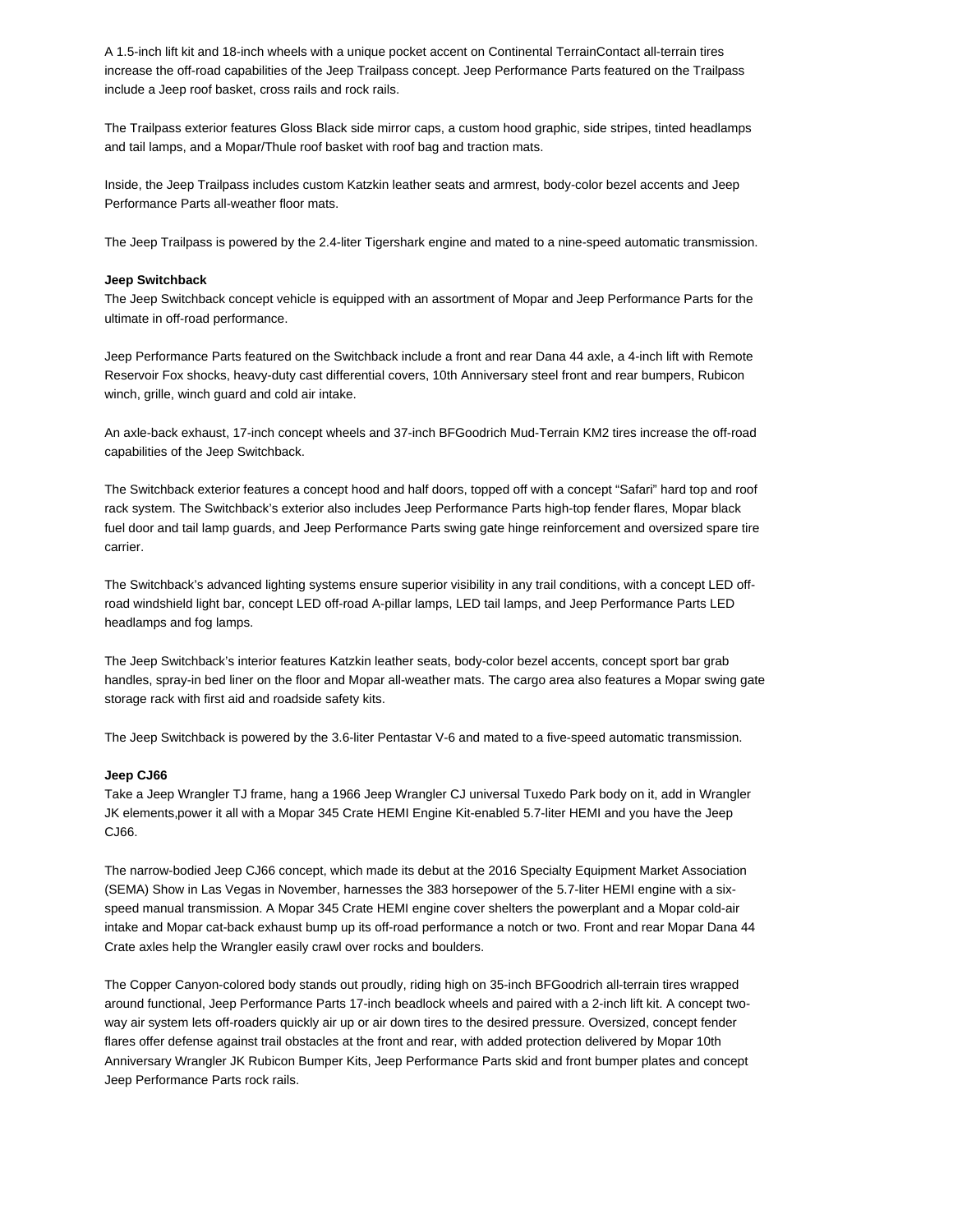The Copper Canyon skin is highlighted on both sides with a custom matte black CJ66 graphic stripe that runs along the side of hood. The concept hood, bezel and latch also are matte black, along with the iconic seven-slot Jeep grille and bezels of the Wrangler JK headlamps. Mopar LED amber fog lamps and a Mopar Warn winch augment the CJ66's off-road capabilities. The custom, race car-inspired fuel filler cap is shifted to the inside fender wheel well.

Looking out from the cropped windshield, the driver and passenger are perched in custom Dodge Viper seats featuring concept seat risers. The cockpit is surrounded by a custom-built roll cage, while a bikini top netting offers shade and cover from the elements. A Wrangler JK center console and shifter, Mopar instrument panel gauges and Mopar all-weather mats complete the interior.

## **Jeep Luminator**

The Jeep Luminator reigns supreme in off-road lighting performance, with a full arsenal of advanced lighting features designed to deliver superior visibility on the trail, jointly developed with the Automotive Lighting division of Magneti Marelli.

This Wrangler-based concept features magnetic underbody rock lights, powerful 7-inch LED projector bi-function headlamps, unique LED tail lamps, A-pillar-mounted high-powered LED spot lights, upper bumper LED auxiliary lighting with cornering fog lamps controlled by the steering angle, and low-profile integrated overhead LED auxiliary spot lights protected behind the windshield. The Jeep Luminator also includes LED versions of the standard 100 mm fog lamp and grille-mounted turn signals unique to the Wrangler.

On the Luminator's hood is a scanning LED light bar module with active spot and dynamic following technology, which delivers spot lighting to avoid wildlife or hazards on the trail ahead. On the rear, the center high-mount stop light acts as a scouting/trail lamp with four-color LEDs for trail rides, indicating stop (red), 1-3 miles per hour (amber), 3-25 mph (green) or providing rear flood lighting (white).

Other features include a roof-mounted solar panel, a drone landing pad with lighted drone and removable spare tire storage case, and a capacitive touch interactive display on the driver's side rear window linked to GPS and internet services.

## **Jeep Brand**

Built on more than 75 years of legendary heritage, Jeep is the authentic SUV with class-leading capability, craftsmanship and versatility for people who seek extraordinary journeys. The Jeep brand delivers an open invitation to live life to the fullest by offering a full line of vehicles that continue to provide owners with a sense of security to handle any journey with confidence.

The Jeep vehicle lineup consists of the Cherokee, Compass, Grand Cherokee, Renegade and Wrangler. To meet consumer demand around the world, all Jeep models sold outside North America are available in both left and righthand drive configurations and with gasoline and diesel powertrain options.

#### **Mopar Brand**

Mopar (a simple contraction of the words Motor and PARts) was trademarked in 1937 with the launch of an antifreeze product, but it truly made its mark in the 1960s during the muscle-car era. From Mopar Performance Parts to enhance speed and handling for both road and racing use, the brand soon expanded to include technical service and customer support.

Today, Mopar is FCA's service, parts and customer-care brand and distributes more than 500,000 parts and accessories in over 150 markets around the world. With more than 50 parts distribution centers and 27 customercontact hubs globally, Mopar integrates service, parts and customer-care operations in order to enhance dealer and customer support worldwide. Mopar is the source for genuine parts and accessories for FCA brands.

Mopar parts are engineered together with the same teams that create factory-authorized specifications for FCA vehicles. This offers a direction connection that no other aftermarket parts company can provide. A complete list of Mopar accessories and performance parts is available at www.mopar.com**.**